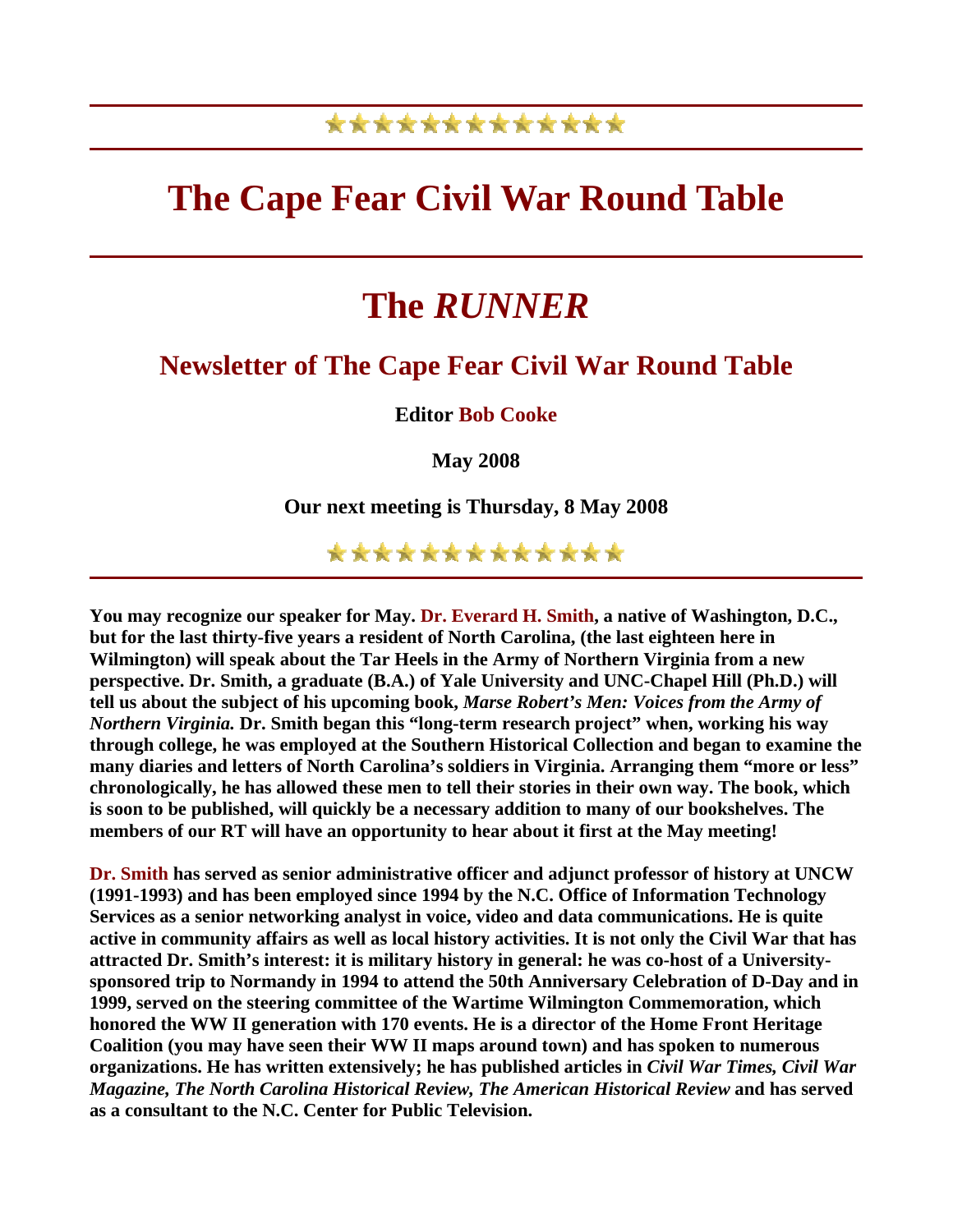## \*\*\*\*\*\*\*\*\*\*\*\*\*

#### **Raffle Winners:**

*Civil War Battlefields***- Ed Gibson; Ironclads and Columbiads- Gary Henderson;** *Civil War Treasury of Tales, Legends and Folklore* **- Bob Cooke;** *Chicago's Battery Boy***s- Charles Watson;**  *Shipwrecks***- Mary Royal.** 

**Thanks to all who donated items for our raffle….Take another look around your library and see if you have anything that you could contribute to our raffle. Thanks again!** 

\*\*\*\*\*\*\*\*\*\*\*\*

**Kudos to Dale Lear for arranging our spring trip to the Bentonville Battlefield; Dale gave a brief report in reference to the trip and Bruce Patterson has penned the following article about the trip itself.** 

#### **Bentonville Battlefield Tour**





**It was cold, windy and threatening rain on Saturday 29 March 2008 when 28 members, friends and guests of your Cape Fear Civil War Round Table traveled by chartered bus to the Bentonville Battlefield. In**  fact, the weather was not unlike the conditions that existed in that remote **location on 19 March 1865 when one of the final land battles of the Civil War was fought.** 

**A historical marker summarized the battle as the engagement that "checked" the Union advance towards Goldsboro. In fact, Confederate General Joseph E. Johnston stopped the advance of Major general William T. Sherman, but only for a short time.** 

**Our group of stalwart t ravelers had been prepared for the tour with a presentation by member John Winecoff at our regular 13 March meeting. John provided maps thus setting the stage for**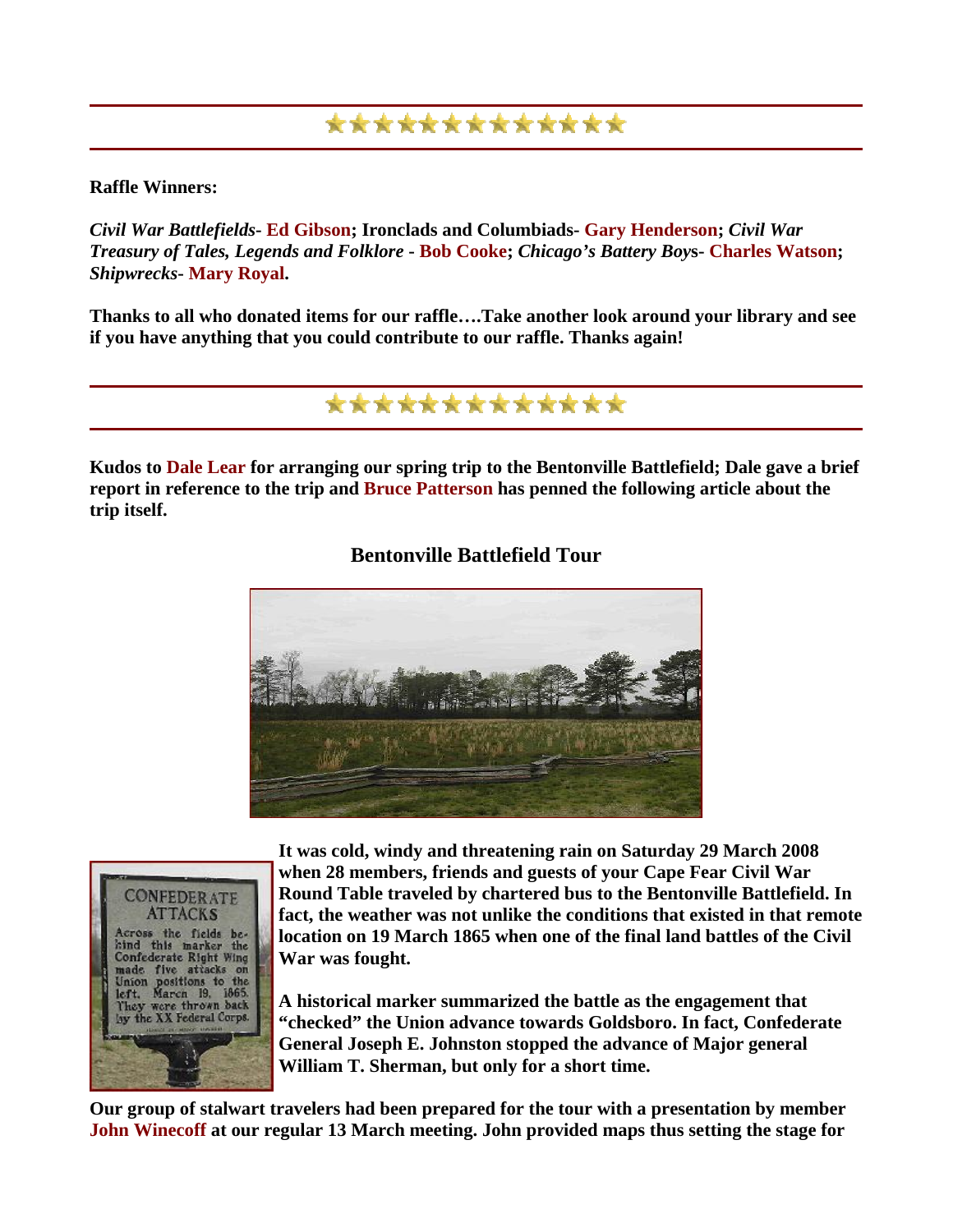what we were to see on the very ground fought over and virtually unchanged some 143 years **earlier.** 

**The first stop on the tour was the Harper House, the residence of the Harper family, used first by the Union and subsequently by Confederate forces as a military hospital. The vivid exhibits at the house were reminders of the ferocity with which this war was fought.** 

**The bus then took us to several observation points from which Assistant Park Director Fred** 



**Burgess described the first (of three) day's battle. This observer was surprised at the complexity of this particular battle thus illustrating the value of a guided battlefield tour. Throughout, Fred provided a vivid narrative.** 

**ho extraordinaire Dale Lear w Our chartered bus tour had been arranged by member not only made travel arrangements but provided custom box lunches (as well as coffee, pastries, fresh fruit and soft drinks) which we** 

**enjoyed aboard the bus and between field treks of the day two and day three battlefields.** 

**As usual, this was a most enjoyable day of Civil War history shared by friends with like interests. As has become a tradition, the tour group** 

**enjoyed an opportunity to restock their home library with a visit to the Visitor Center Gift Shop and Book Store. Remaining on schedule throughout, the bus, filled with tired, windblown historians arrived back in Wilmington on time with thanks, particularly to Dale, but to all who made this very enjoyable day possible.** 

**As was noted at our meeting, the North Carolina Military Historical Society will be hosting their annual symposium at the N.C. Museum of History in Raleigh on 10 May, 2008. Guntis Goncarovs will present** *A Brief History of the Crew of the C.S.S. Hunley***. Nora Marie Brooks will give a first-person impression of Miss Mildred "Millie" Lee, daughter of General Robert E. Lee. Our own Dr. Chris E. Fonvielle will speak on** *The Wilmington Campaign of 1865***. The meeting, which is free, is open to the public. For reservations call Si Harrington at 919.807.7314 (e-mail: ncmilhistsoc@yahoo.com). A reservation for lunch, at a cost of five dollars can also be made and there will be raffle drawings throughout the day. The meeting will end at about 1:30 p.m.** 

\*\*\*\*\*\*\*\*\*\*\*\*\*

**The Blockade Runner Project** 

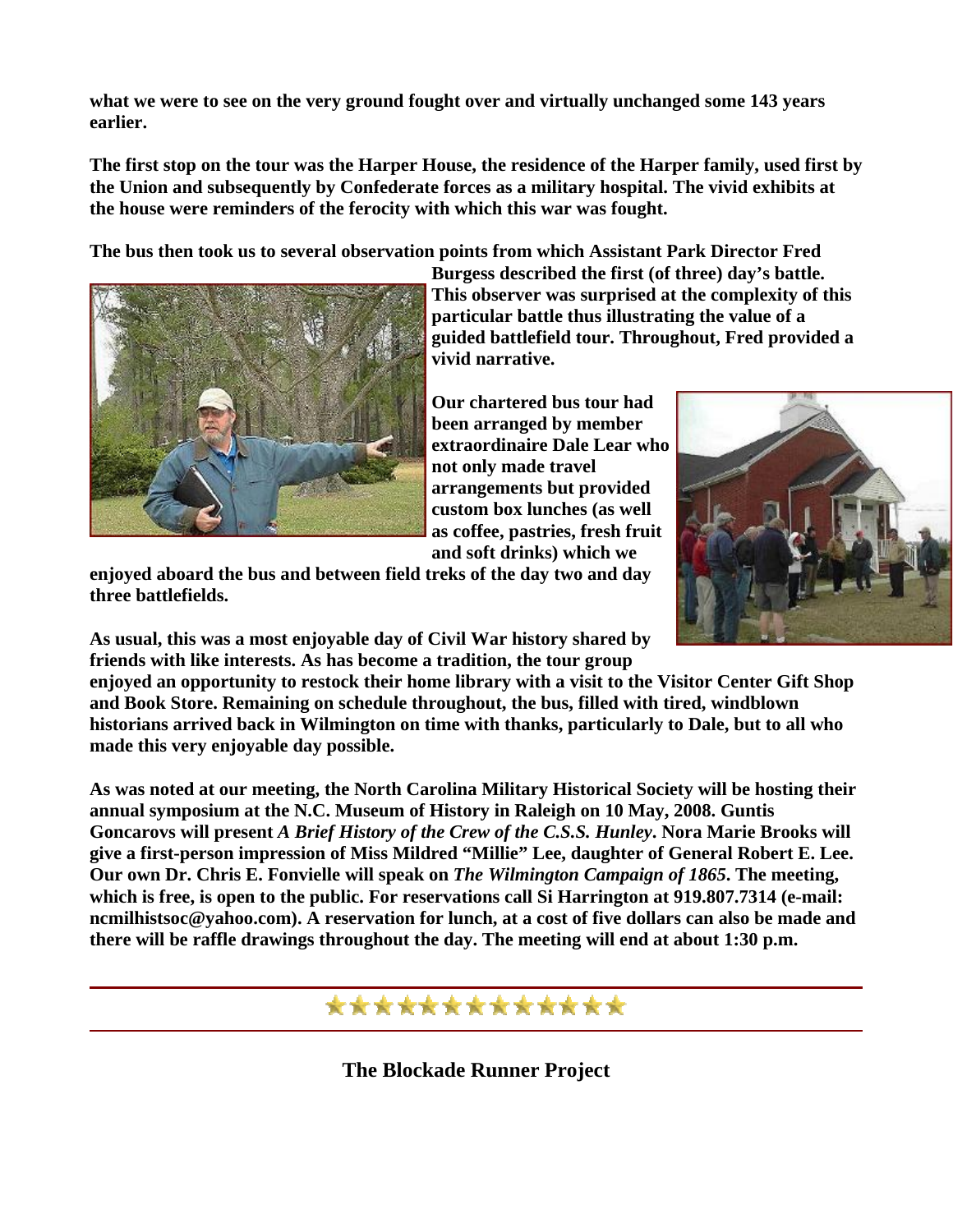**At our last meeting a new member, former Piedmont Airline pilot, Gary Henderson, was introduced and mentioned that he was involved in the "Blockade Runner Project." Their Mission Statement is:** 

**The Blockade Runner Project is dedicated to building a fully-functional replica of a blockade runner ship that would fulfill a variety of educational purposes and serve as a "living" museum and symbol of Wilmington's rich maritime history to visitors and local residents. When completed, the ship would serve as a unique educational tool and would support the local tourism industry.** 

**Ship specifications: Length: 90' Beam: 30' Power: Two 75 h.p. steam engines driving two sidemounted paddle wheels. Electricity: Diesel powered generator. Classrooms: As needed to be designed with help from teachers. Accommodations: Full galley and sleeping quarters for 20 students, plus crew. The ship will also be equipped with sails, propane stoves for cooking, showers and bathrooms of course. The construction cost is estimated to be around four million dollars. Community participation and financial contributions are vital to make this project a success! For more information, please contact: Dick Hitchcock at 910.395.7037 or rhitchcock@ec.rr.com** 

## \*\*\*\*\*\*\*\*\*\*\*\*\*

#### **The Forensic Photographer**



**Mr. John Kelley's presentation,** *Embedded With the Troops: Photojournalism in the Civil War* **opened with the statement that there were at least three hundred photographers active in the Civil War. "It was a growing industry" that in 1860 saw about three thousand photographers in the United States. Mr. Kelley admitted that Ken Burns'** *The Civil War* **sparked a great interest in that conflict, an interest that historians would be hard pressed to match. He also pointed out that Mr. Burns utilized photographs from that time period to illustrate "or engender the mood of the period." Many of the pictures used, however, as indicated by Mr. Kelley were misidentified or misused. This, Mr. Kelley stated, has "created a distortion of our visual** 

**understanding" of that conflict. Photographs are "primary source materials" and as such should be treated just as letters, drawings and diaries are. Much can be learned from a careful examination of these wartime photos and John showed us the impact such an examination can have: the famous photo of President Abraham Lincoln and General George McClellan taken by Alexander Gardner in October, 1862, after the battle of Sharpsburg. In a blow-up of the photo, the tension between the two men is quite discernable. Mr. Kelley pointed out that many such images have now been digitized by the Library of Congress and are available on-line. Concentrating on what he termed Chancellorsville - Fredericksburg II (April 8 to May 3, 1863, Mr. Kelley stated that between the seven months from 17 November, 1862 until 13 June 1863 there were over 48,000 casualties from those two battles. Photographers were active during this period and several in particular, Captain Andrew J. Russell (the only military photographer in the war), Timothy O'Sullivan and (lesser known) Egbert Fowx.**